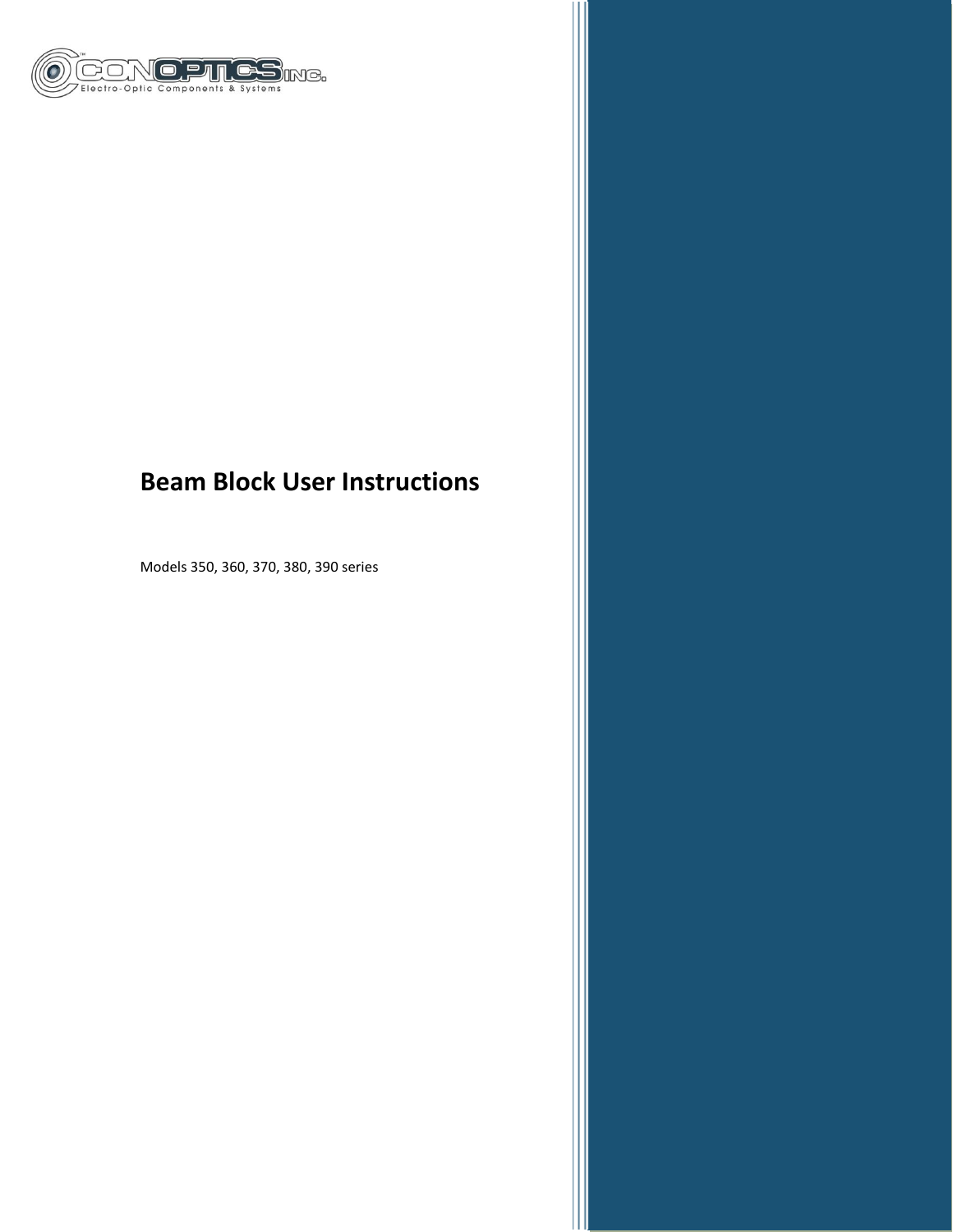

# **To Align Beam Block to Polarization Input Beam**

*DEFAULT Configuration: For MPM Systems (302RM & 350-80 & 350-80L)*

→<br>(Horizontal Polarization) Input Laser Beam

Output Laser Beam (Vertical Polarization)

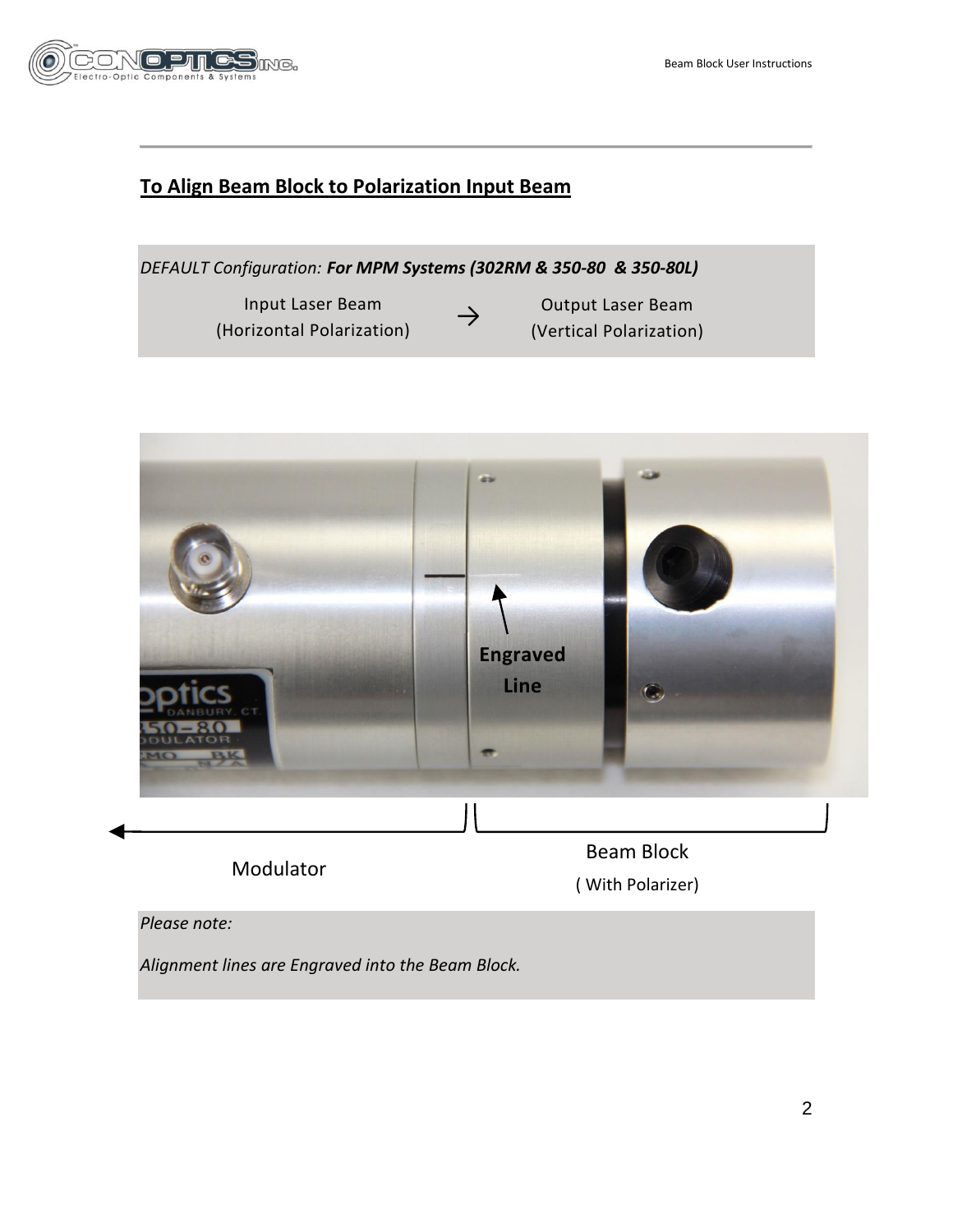

- Turn off / Shutter Laser
- Locate (three) Set screws (see photo below)
- Loosen (three) set screws using a 0.05" allen key, approximately 1 turn CCW



## *Please note:*

*Third set screw is not shown on this photo.*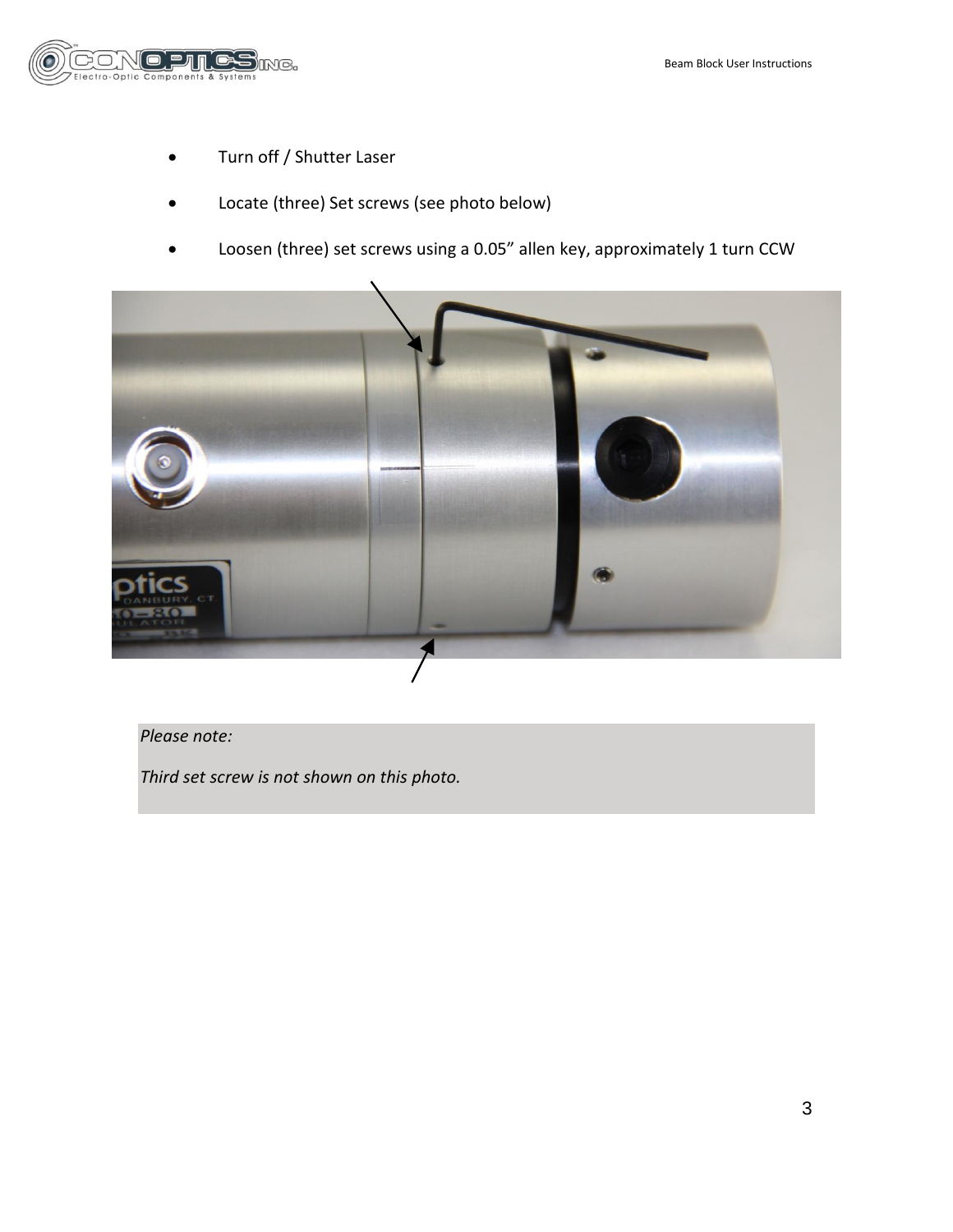

- Rotate Beam block 90° so the line on the modulator is aligned to the other engraved line on the beam block
- Re-tighten three set screws, using the 0.05" allen key



*DEFAULT Configuration: For MPM Systems (302RM & 350-80 & 350-80L)*

mput Laser Beam<br>
(Vertical Polarization) Input Laser Beam

Output Laser Beam (Horizontal Polarization)

## *Please Note:*

*Make sure the beam block does not rotate while the set screws are tightened.*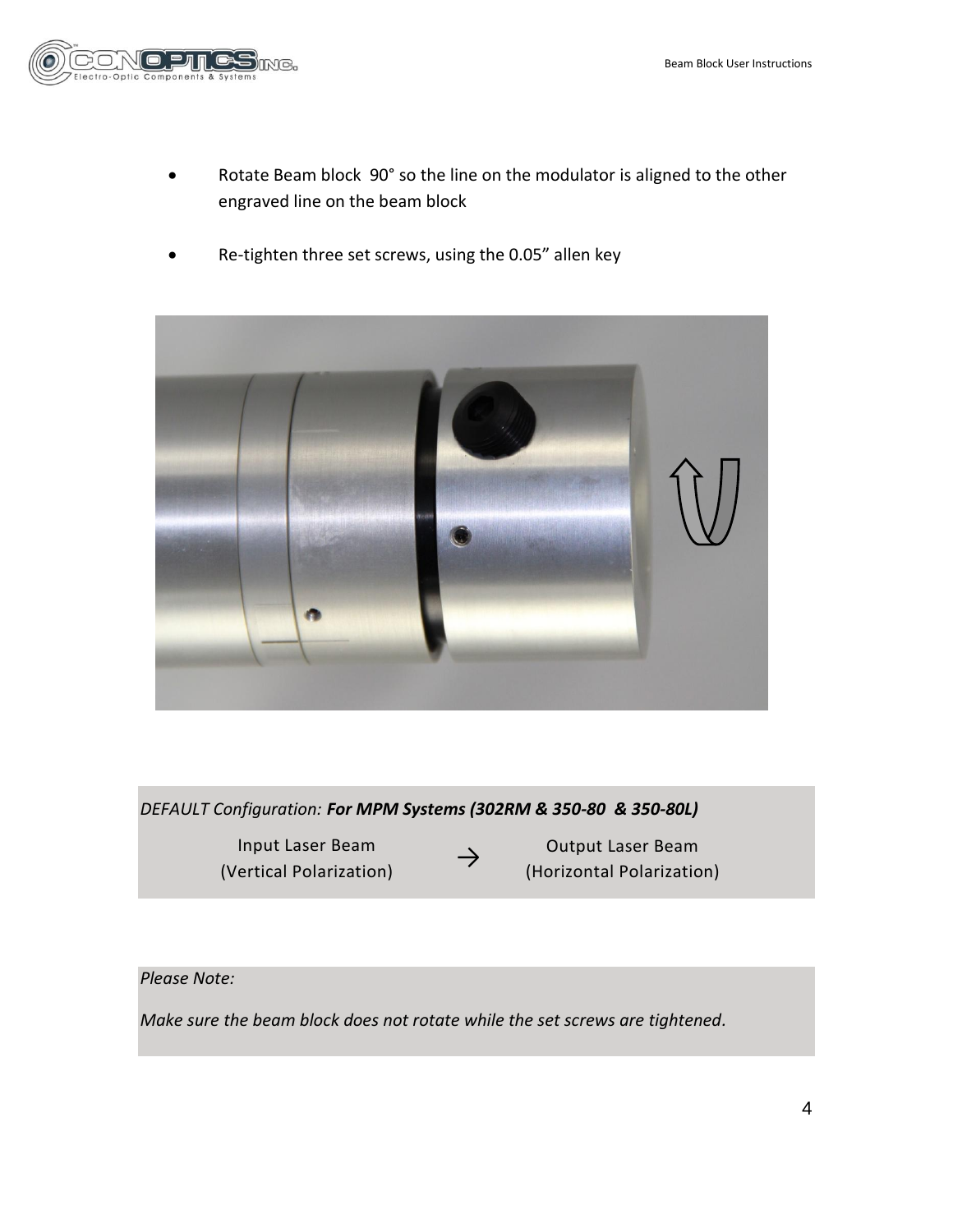

## **To allow Rejected Beam to Emit.**

Locate the Black Cap on the Beam block



 Use a 3/16" allen key to remove the Cap, turn the Cap with the allen key CCW to remove

## *Warning*

*During and shortly after operation this Black Cap can become hot to the touch! Please let the Cap cool before handling.*

*Danger {Eye & Skin Safety*

*If the black cap is removed, the laser beam will be free to emit. Please terminate the laser beam safe manner.* 

## *Please note*

*Do not remove the Beam Block from the Modulator. Tamper Protection is provided to avoid accidental adjustment on (four) mounting set screws.*

*If the mounting screws are adjusted: the beam block requires the modulator to be sent to Conoptics Inc. for re-assembly.*